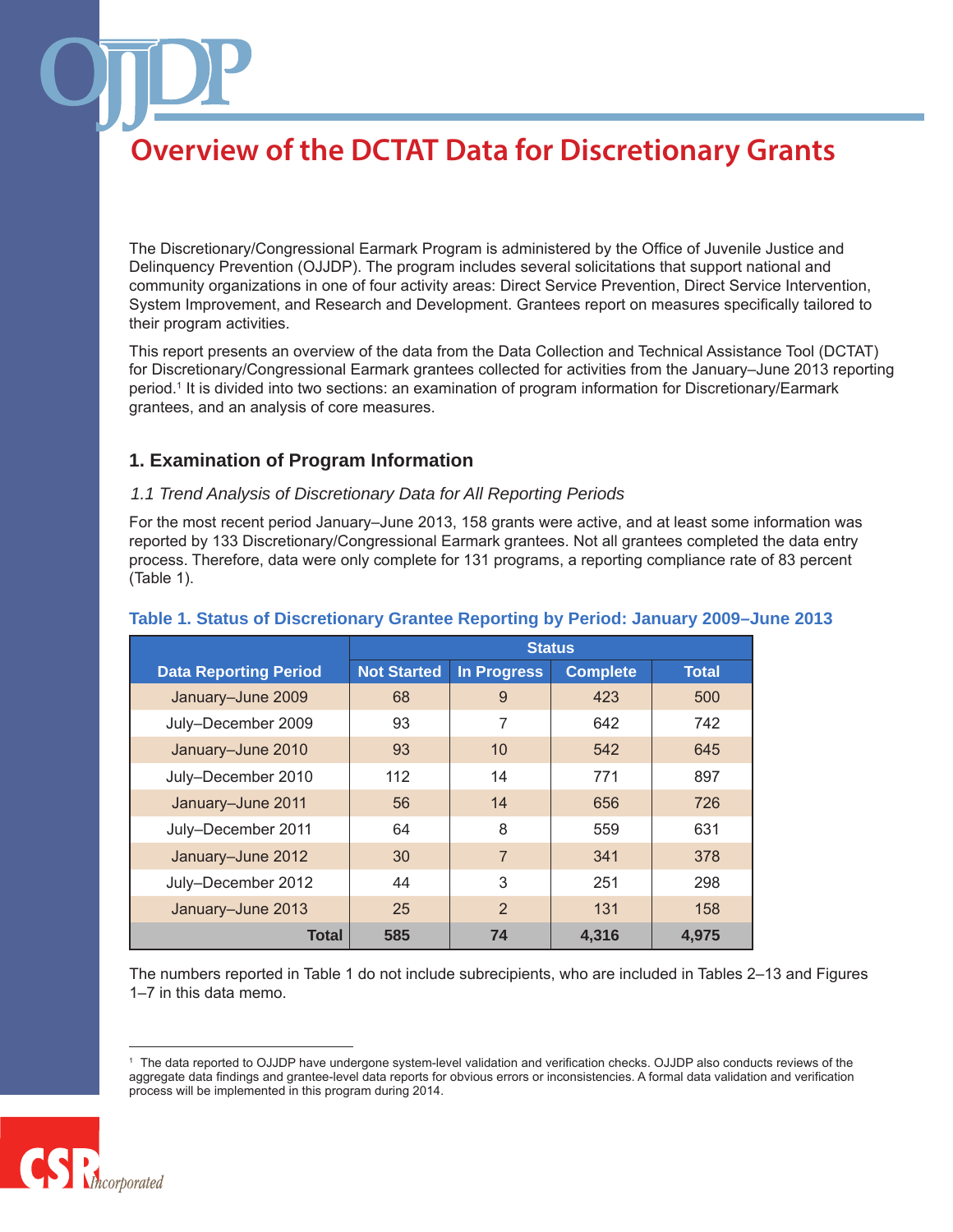Although the current reporting period has experienced a slight decline in active grantees reporting, the largest numbers of grantees supplied data on Direct Service Prevention Programs (*n* = 111). However, this number has decreased since the previous reporting period of July–December 2012. System Improvement (*n* = 67) and Direct Service Intervention (*n* = 63) have also experienced a decline in active grantees. Research and Development grants represent a relatively small portion of Discretionary awards (*n* = 16).

**Figure 1. Awards by Program Area: January 2009–June 2013**

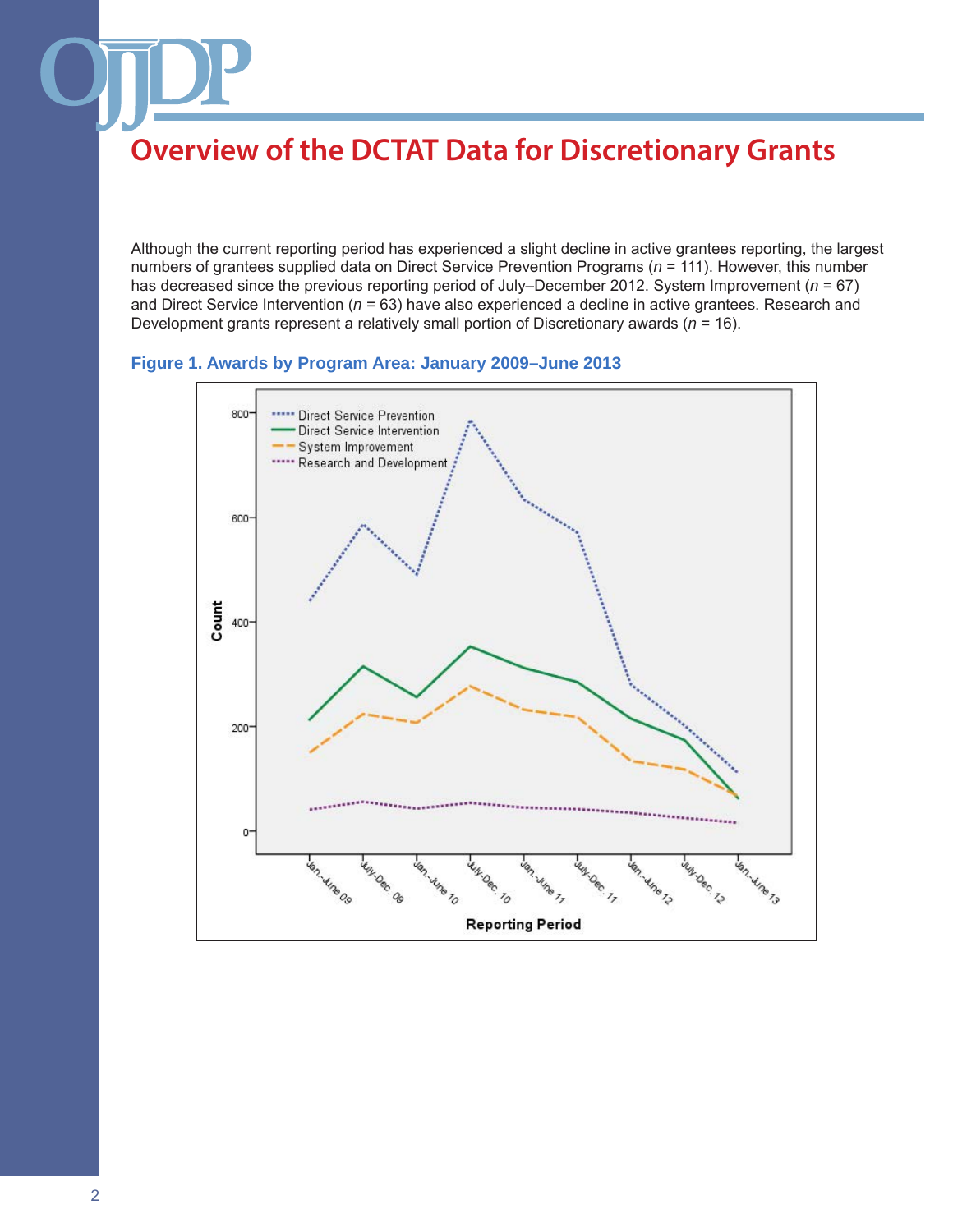### *1.2 Overview of Data for Current Reporting Period*

Figure 2 illustrates grant amount allocations broken down by program category. Although the largest number of grantees indicated that they implemented their activities under the Direct Service Prevention and Intervention programs (Figure 1), the largest number of funds was allocated to the System Improvement program category. During the January–June 2013 reporting period, System Improvement was the highest-funded program category in the Discretionary/Congressional Earmark Program (\$75,072,594). Direct Service Prevention was second, with \$26,395,269.



### **Figure 2. Grant Allocations by Program Category (Percent): January–June 2013**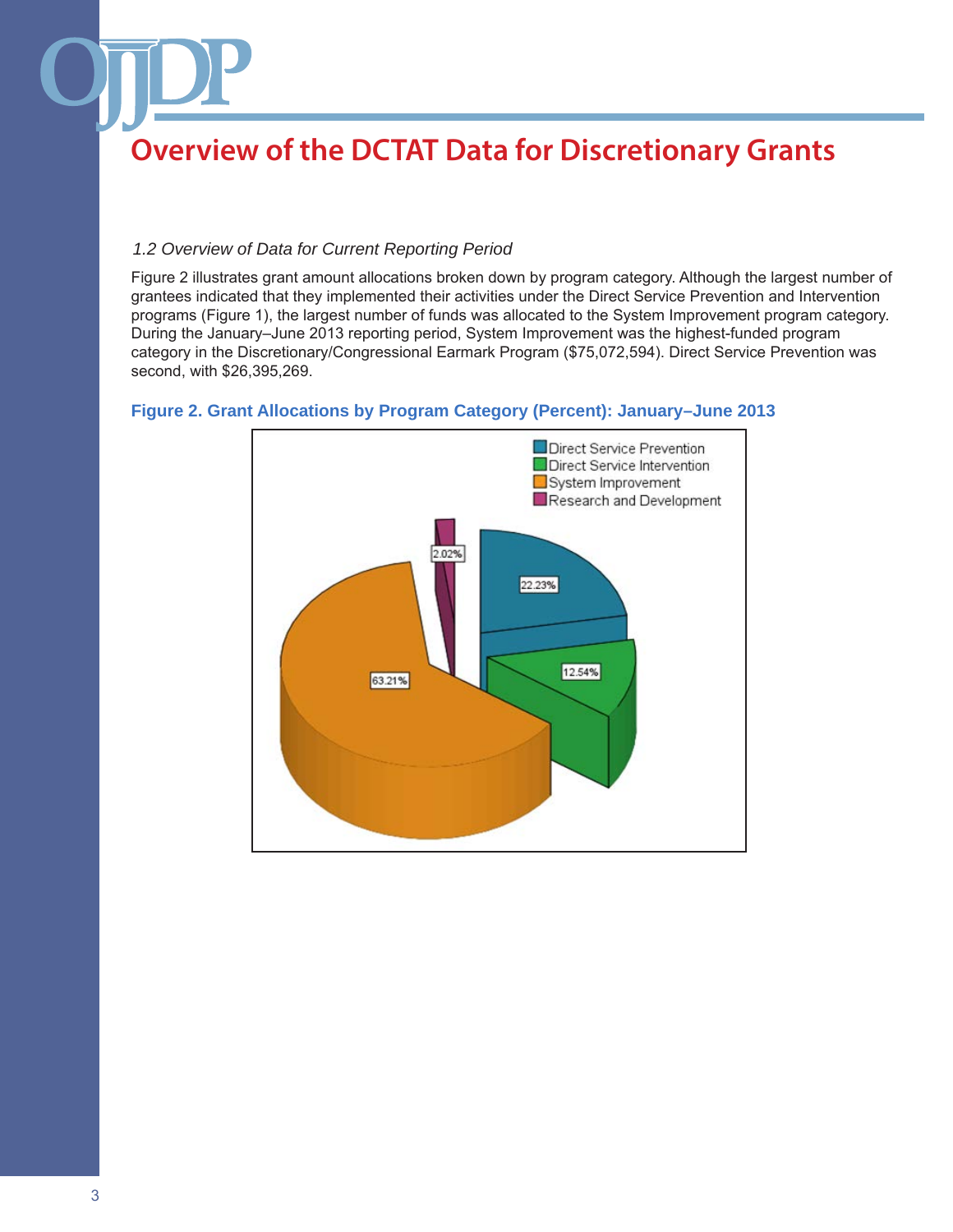Analysis of implementing agencies for the January–June 2013 reporting period (Figure 3) revealed that the largest percentage of programs was implemented by nonprofit community-based organizations (49.3 percent). School and other education-implementing organizations constituted the second-largest percentage (21.1 percent). The third-largest percentage was implemented by agencies that were units of local government (11 percent).

### **Figure 3. Grants by Implementing Organization Type (Percent): January–June 2013 (***N* **= 209)**

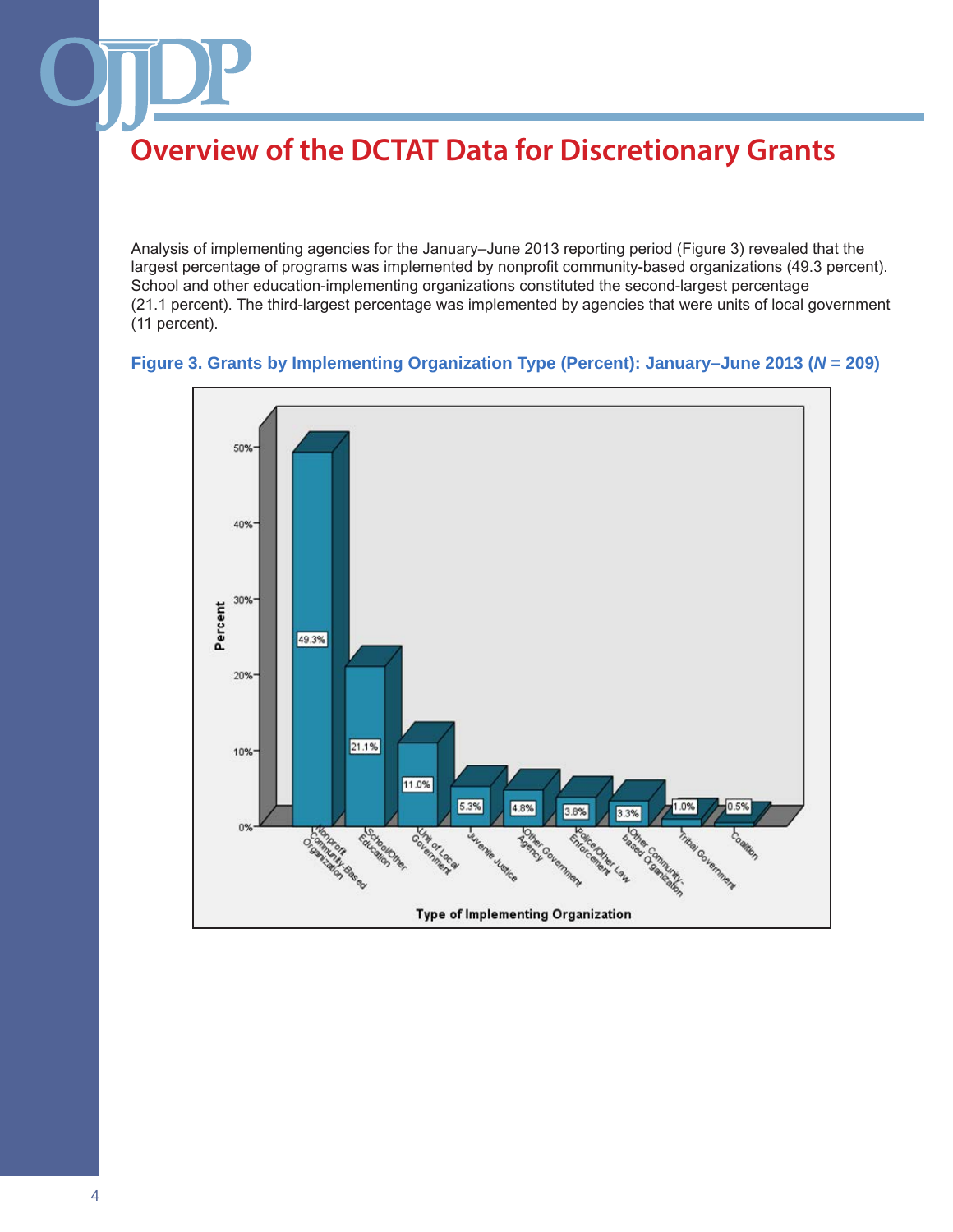The highest number of grants and subgrants awarded during the January–June 2013 reporting period was in Vermont (*n* = 31). Virginia was second, with 18 grants and subgrants. The comparison among States and the District of Columbia is shown in Figure 4.



### **Figure 4. Grants and Subgrants per State or District: January–June 2013 (***N* **= 223)**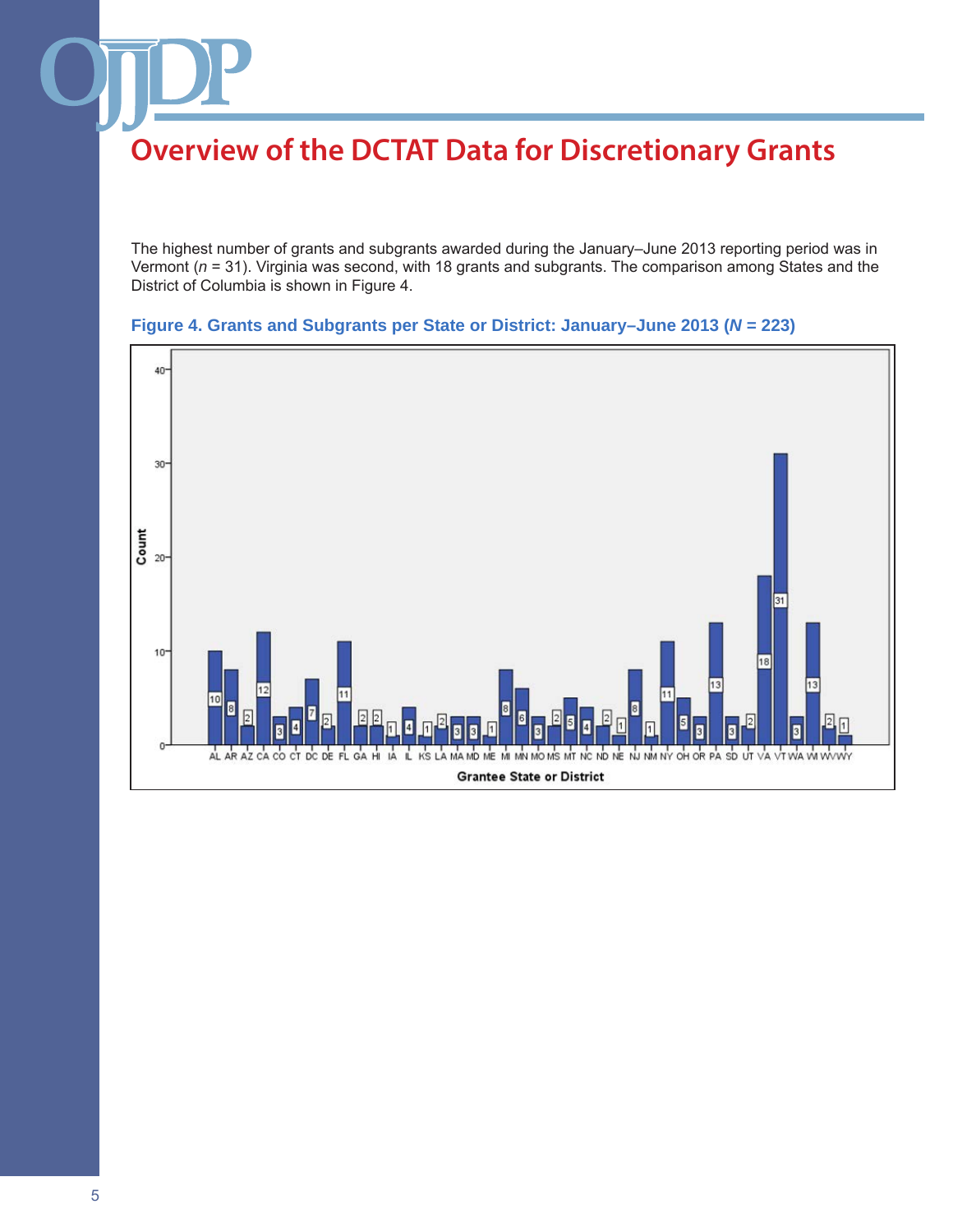In examining grant amounts by State and District, based on current and active Discretionary/Congressional Earmark grants, the District of Columbia received the most funds, followed by Wisconsin and Vermont. A more comprehensive comparison of award amounts is shown in Table 2.

**Grantee** 

| <b>Grantee</b><br><b>State or</b><br><b>District</b> | N              | <b>Grant Amount (Dollars)</b> |
|------------------------------------------------------|----------------|-------------------------------|
| <b>AL</b>                                            | 10             | \$7,178,028                   |
| <b>AR</b>                                            | 8              | 2,655,000                     |
| <b>AZ</b>                                            | $\overline{2}$ | 600,000                       |
| CA                                                   | 12             | 3,328,000                     |
| CO                                                   | 3              | 2,427,498                     |
| <b>CT</b>                                            | 4              | 1,619,159                     |
| <b>DC</b>                                            | $\overline{7}$ | 35,838,656                    |
| DE                                                   | $\overline{2}$ | 2,353,000                     |
| <b>FL</b>                                            | 11             | 3,154,505                     |
| GA                                                   | $\overline{2}$ | 150,000                       |
| HI                                                   | $\overline{2}$ | 3,077,749                     |
| IA                                                   | 1              | 200,000                       |
| IL                                                   | $\overline{4}$ | 1,925,000                     |
| KS                                                   | 1              | 900,000                       |
| LA                                                   | $\overline{2}$ | 397,000                       |
| MA                                                   | 3              | 1,000,000                     |
| <b>MD</b>                                            | 3              | 1,000,000                     |
| MЕ                                                   | 1              | 1,000,000                     |
| MI                                                   | 8              | 5,025,000                     |
| MN                                                   | 6              | 5,302,498                     |

| ate or         |                |                               | <b>State or</b> |                  |                               |
|----------------|----------------|-------------------------------|-----------------|------------------|-------------------------------|
| <b>istrict</b> | $\overline{N}$ | <b>Grant Amount (Dollars)</b> | <b>District</b> | $\boldsymbol{N}$ | <b>Grant Amount (Dollars)</b> |
| <b>AL</b>      | 10             | \$7,178,028                   | <b>MO</b>       | 3                | \$2,125,837                   |
| <b>AR</b>      | 8              | 2,655,000                     | <b>MS</b>       | $\overline{2}$   | 500,000                       |
| <b>AZ</b>      | $\overline{2}$ | 600,000                       | <b>MT</b>       | 5                | 2,027,260                     |
| CA             | 12             | 3,328,000                     | <b>NC</b>       | 4                | 2,612,653                     |
| CO             | 3              | 2,427,498                     | <b>ND</b>       | $\overline{2}$   | 1,550,000                     |
| <b>CT</b>      | 4              | 1,619,159                     | <b>NE</b>       | 1                | 600,000                       |
| DC             | $\overline{7}$ | 35,838,656                    | <b>NJ</b>       | 8                | 4,109,417                     |
| DE             | $\overline{2}$ | 2,353,000                     | <b>NM</b>       | 1                | 250,000                       |
| <b>FL</b>      | 11             | 3,154,505                     | <b>NY</b>       | 11               | 3,700,000                     |
| GA             | $\overline{2}$ | 150,000                       | OH              | 5                | 2,450,000                     |
| H <sub>l</sub> | $\overline{2}$ | 3,077,749                     | <b>OR</b>       | 3                | 2,469,000                     |
| IA             | 1              | 200,000                       | PA              | 13               | 4,982,498                     |
| IL             | $\overline{4}$ | 1,925,000                     | <b>SD</b>       | 3                | 700,000                       |
| <b>KS</b>      | 1              | 900,000                       | UT              | $\overline{2}$   | 875,000                       |
| LA             | $\overline{2}$ | 397,000                       | <b>VA</b>       | 18               | 7,220,294                     |
| MA             | 3              | 1,000,000                     | VT              | 31               | 14,900,000                    |
| <b>MD</b>      | 3              | 1,000,000                     | <b>WA</b>       | 3                | 1,224,815                     |
| МE             | $\mathbf{1}$   | 1,000,000                     | WI              | 13               | 18,960,876                    |
| MI             | 8              | 5,025,000                     | <b>WV</b>       | $\overline{2}$   | 2,187,000                     |
| ΜN             | 6              | 5,302,498                     | <b>WY</b>       | 1                | 300,000                       |
|                |                |                               |                 |                  |                               |

### **Table 2. Total Grant Amount by State, Territory, or District (Dollars): January–June 2013**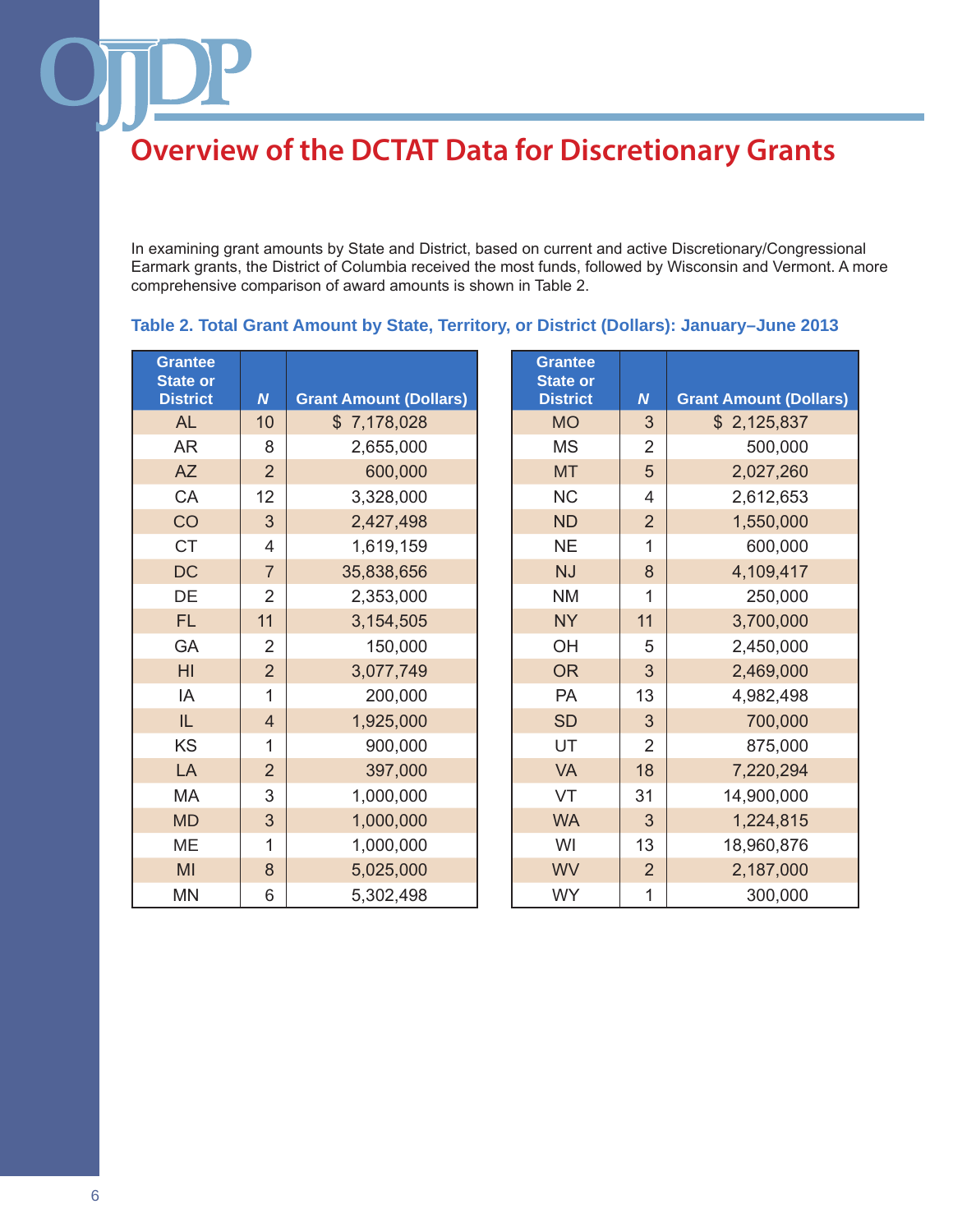Table 3 presents an aggregate of demographic data for the January–June 2013 reporting period. More specifically, the numbers in this table represent the population actually served by grantees through the Discretionary/Congressional Earmark Program. Targeted services include any approaches specifically designed to meet the needs of the population (e.g., gender-specific, culturally based, developmentally appropriate services).

### **Table 3. Target Population: January–June 2013**

|                        | <b>Population</b>                          | <b>Grantees Serving Group During</b><br><b>Project Period</b> |
|------------------------|--------------------------------------------|---------------------------------------------------------------|
| <b>RACE/ETHNICITY</b>  | American Indian/Alaskan Native             | 38                                                            |
|                        | Asian                                      | 44                                                            |
|                        | <b>Black/African American</b>              | 129                                                           |
|                        | Hispanic or Latino (of Any Race)           | 96                                                            |
|                        | Native Hawaiian and Other Pacific Islander | 19                                                            |
|                        | Other Race                                 | 46                                                            |
|                        | White/Caucasian                            | 124                                                           |
|                        | Youth Population Not Served Directly       | 42                                                            |
| <b>JUSTICE SYSTEM</b>  | At-Risk Population (No Prior Offense)      | 124                                                           |
| <b>STATUS</b>          | First-Time Offenders                       | 54                                                            |
|                        | <b>Repeat Offenders</b>                    | 39                                                            |
|                        | Sex Offenders                              | 12                                                            |
|                        | <b>Status Offenders</b>                    | 27                                                            |
|                        | <b>Violent Offenders</b>                   | 12                                                            |
|                        | Youth Population Not Served Directly       | 48                                                            |
| <b>GENDER</b>          | Male                                       | 141                                                           |
|                        | Female                                     | 140                                                           |
|                        | Youth Population Not Served Directly       | 41                                                            |
| <b>AGE</b>             | $0 - 10$                                   | 75                                                            |
|                        | $11 - 18$                                  | 140                                                           |
|                        | Over 18                                    | 28                                                            |
|                        | Youth Population Not Served Directly       | 42                                                            |
| <b>GEOGRAPHIC AREA</b> | Rural                                      | 69                                                            |
|                        | Suburban                                   | 54                                                            |
|                        | <b>Tribal</b>                              | 10                                                            |
|                        | Urban                                      | 91                                                            |
|                        | Youth Population Not Served Directly       | 42                                                            |
| <b>OTHER</b>           | <b>Mental Health</b>                       | 62                                                            |
|                        | <b>Substance Abuse</b>                     | 47                                                            |
|                        | Truant/Dropout                             | 65                                                            |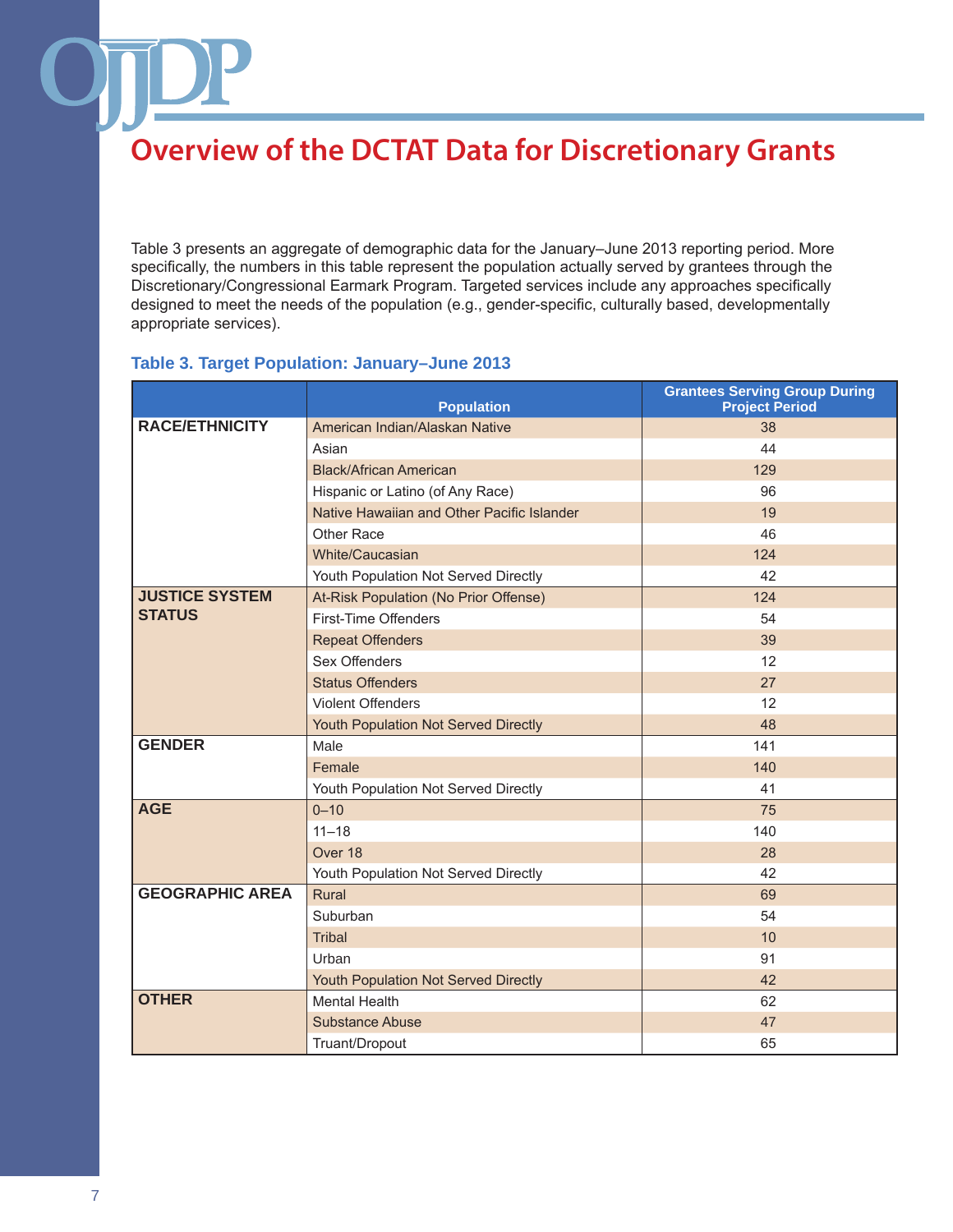## **2. Analysis of Core Measure Data from January–June 2013**

*2.1 Analysis of Evidence-Based Programs and/or Practices for Current and Previous Reporting Periods*

During the January–June 2013 reporting period, 44 percent of grant funds totaling \$69,226,759 were used to implement evidence-based programs (Figure 5).

### **Figure 5. Funds Used for Evidence-Based Programs and/or Practices (Percent): January–June 2013**

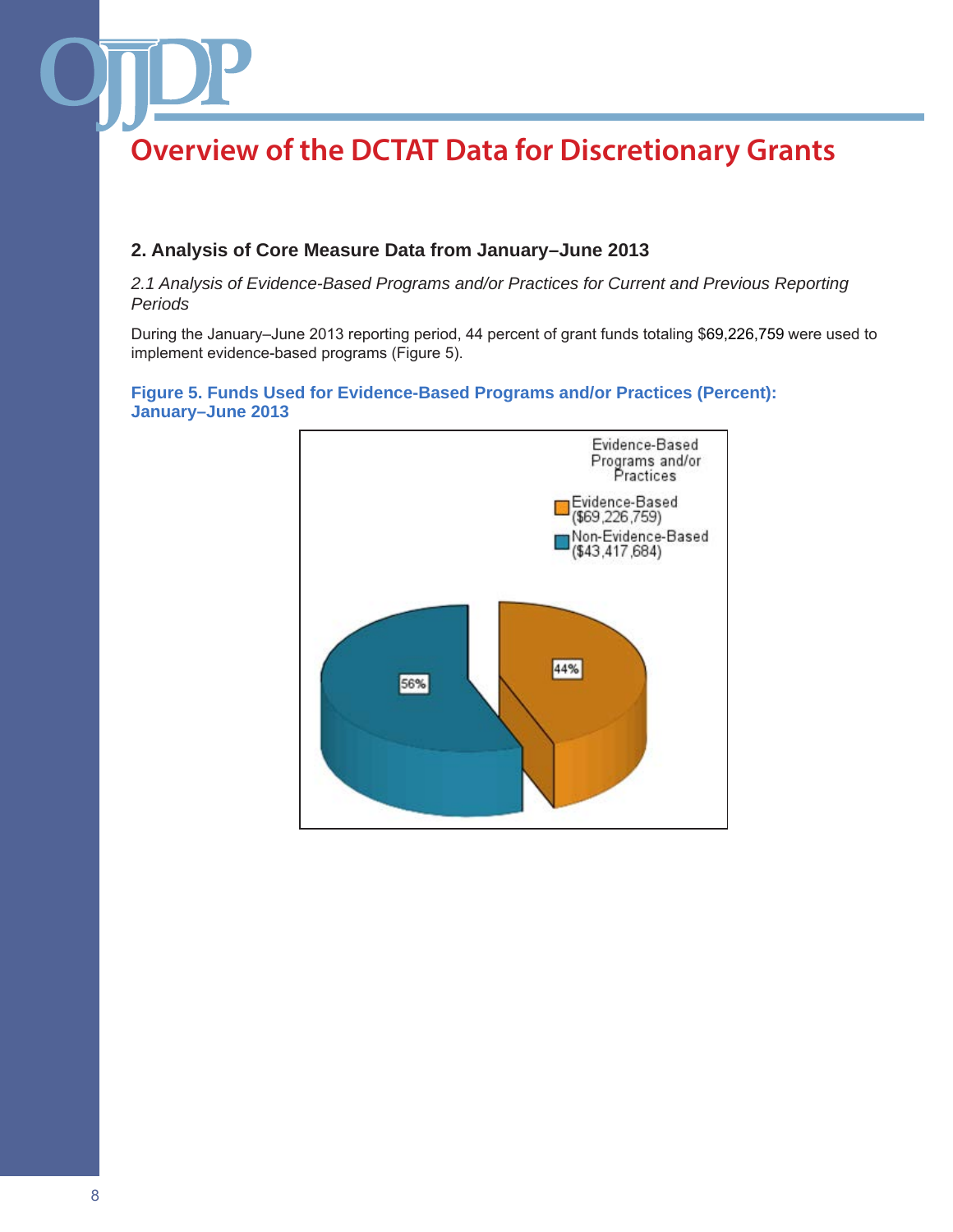A significant number of Discretionary/Congressional Earmark solicitations are implementing evidence-based programs and/or practices. During the January–June 2013 reporting period, 44 percent of grant-funded programs implemented evidence-based programs and/or practices. The current reporting period shows a significant decrease in evidence-based programs compared with the July–December 2012 reporting period (Figure 6). This may be partly because a large number of programs funded by the Discretionary Program Grant have completed their funding, and fewer of them are reporting performance measures data.

#### **Figure 6. Programs Implementing Evidence-Based Programs and/or Practices: January 2009–June 2013**

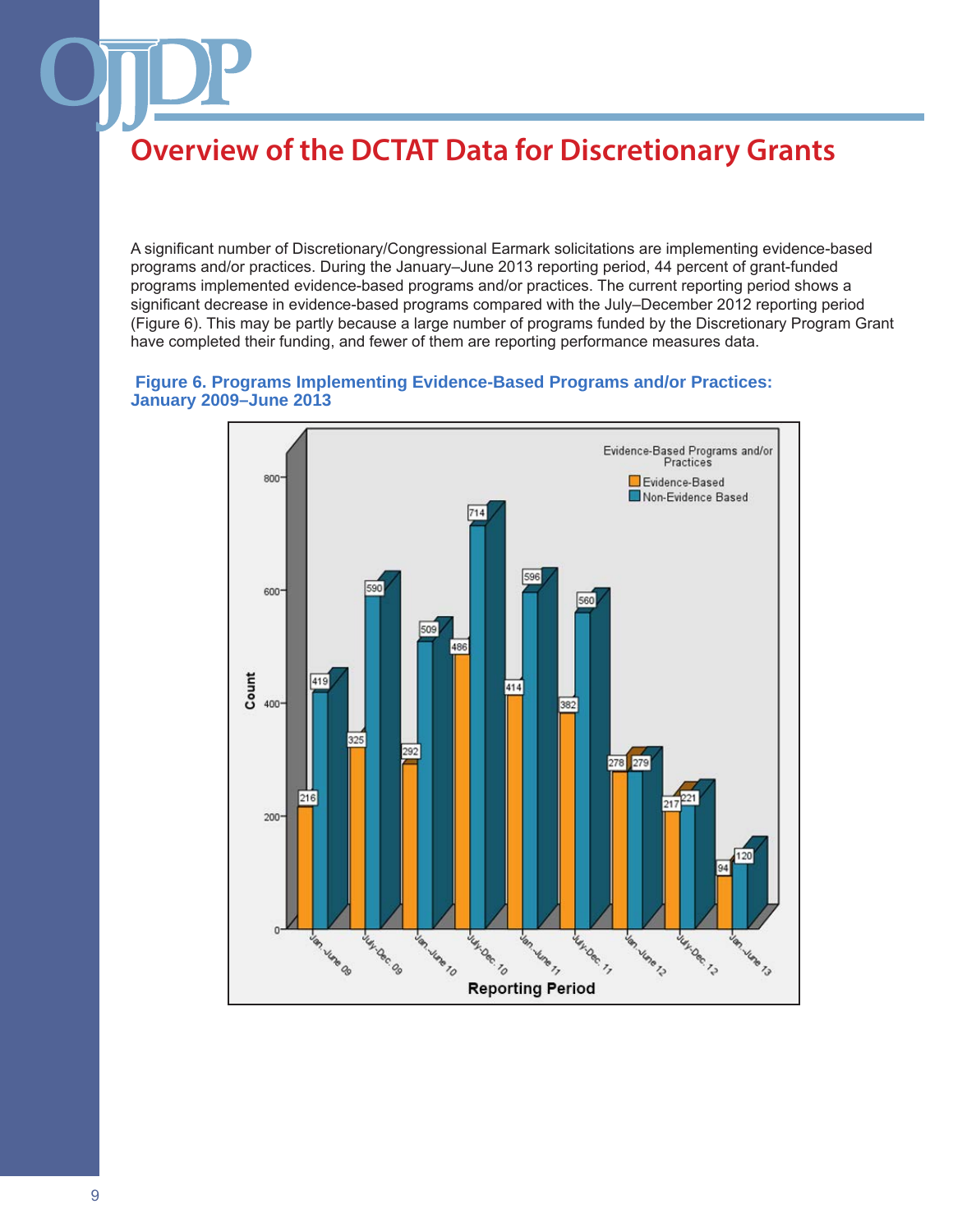### *2.2 Analysis of Target Behaviors for Current and Previous Reporting Periods*

In all, 68,245 youth participants were served in various programs funded by the Discretionary Program Grant, and approximately 81 percent of youth completed the defined program requirements. Data are collected on the number of youth who demonstrate a positive change for a targeted behavior in each reporting period. Target behaviors measure a positive change in behavior among program participants. Tables 4 and 5 show a list of measures for which grantees were required to evaluate performance and track data for certain target behaviors in each program category. The tables list both short-term (Table 4) and long-term (Table 5) percentages for the specified target behavior for all program categories for January–June 2013.

Table 4 shows that 74 percent of program youth exhibited a desired short-term change in the targeted behavior.

| <b>Target Behavior</b>        | <b>Youth Receiving</b><br><b>Services for Target</b><br><b>Behavior</b> | <b>Youth with Noted</b><br><b>Behavioral Change</b> | <b>Percent of Youth with</b><br><b>Noted Behavioral</b><br>Change |
|-------------------------------|-------------------------------------------------------------------------|-----------------------------------------------------|-------------------------------------------------------------------|
| Social Competence             | 6,192                                                                   | 5,159                                               | 83                                                                |
| <b>School Attendance</b>      | 5,512                                                                   | 2,956                                               | 54                                                                |
| <b>GPA</b>                    | 1,603                                                                   | 1,256                                               | 78                                                                |
| <b>GED</b>                    | 559                                                                     | 357                                                 | 64                                                                |
| <b>High School Completion</b> | 677                                                                     | 275                                                 | 41                                                                |
| <b>Job Skills</b>             | 111                                                                     | 98                                                  | 88                                                                |
| <b>Employment Status</b>      | 163                                                                     | 129                                                 | 79                                                                |
| <b>Family Relationships</b>   | 2,418                                                                   | 2,016                                               | 83                                                                |
| <b>Antisocial Behavior</b>    | 537                                                                     | 452                                                 | 84                                                                |
| <b>Substance Use</b>          | 121                                                                     | 84                                                  | 69                                                                |
| Gang Resistance/Involvement   | 554                                                                     | 473                                                 | 85                                                                |
| Change in Knowledge           | 2,277                                                                   | 2,104                                               | 92                                                                |
| <b>Total</b>                  | 20,724                                                                  | 15,359                                              | 74                                                                |

#### **Table 4. Short-term Performance Data on Target Behaviors: January–June 2013**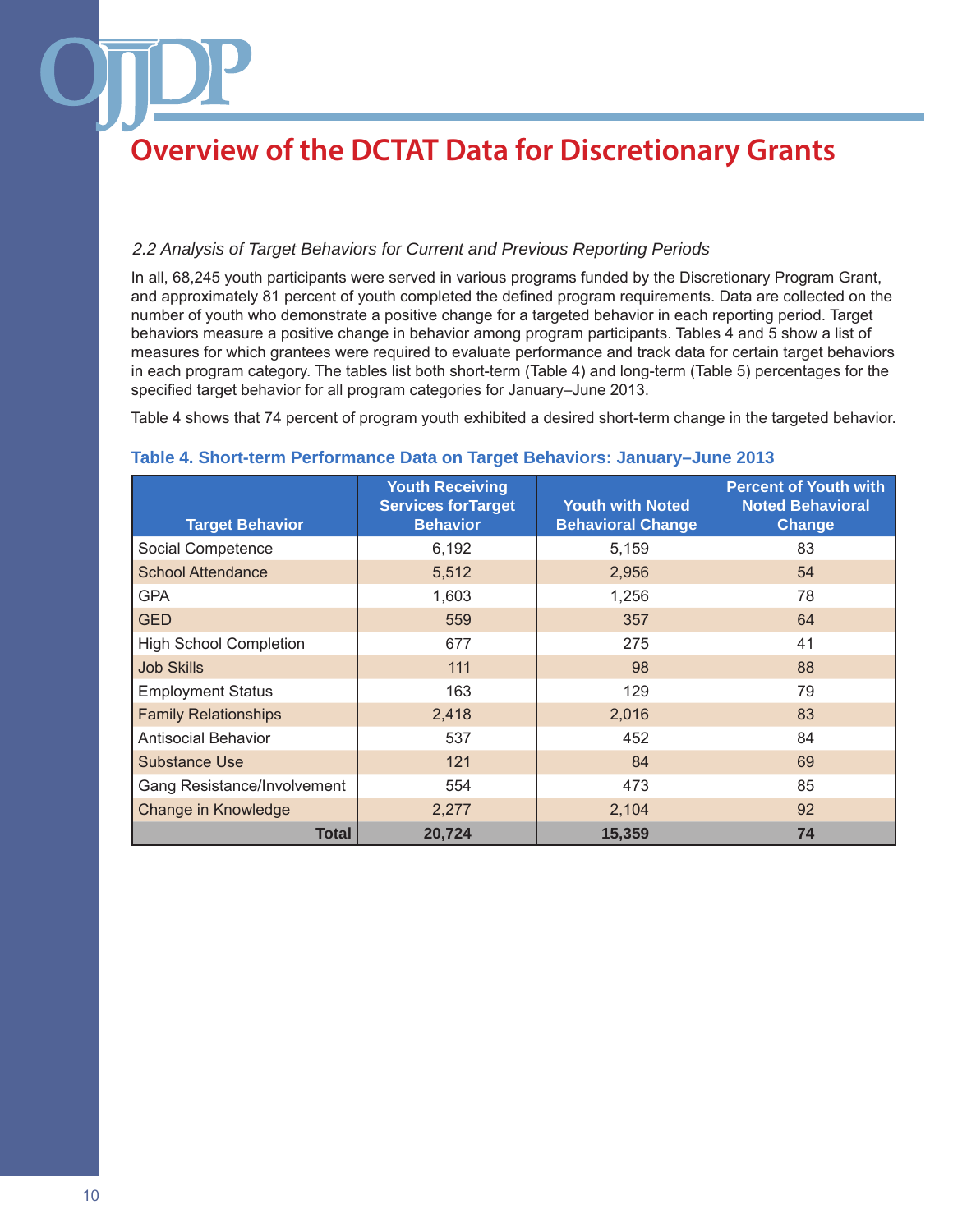Table 5 lists long-term percentages for the specified target behavior for all program categories for January– June 2013. Long-term outcomes (Table 5) are measured 6–12 months after a youth leaves or completes the program. The following target behavior data reflect only those youth who participate in Direct Service Prevention programs. Overall, 90 percent of program youth exhibited a positive change in behavior 6–12 months post-program.

| <b>Target Behavior</b>             | <b>Youth Receiving</b><br><b>Services for Target</b><br><b>Behavior</b> | <b>Youth with Noted</b><br><b>Behavioral Change</b> | <b>Percent of Youth with</b><br><b>Noted Behavioral</b><br>Change |
|------------------------------------|-------------------------------------------------------------------------|-----------------------------------------------------|-------------------------------------------------------------------|
| Social Competence                  | 714                                                                     | 679                                                 | 95                                                                |
| <b>School Attendance</b>           | 735                                                                     | 596                                                 | 81                                                                |
| <b>GPA</b>                         | 734                                                                     | 692                                                 | 94                                                                |
| <b>GED</b>                         | 327                                                                     | 311                                                 | 95                                                                |
| <b>High School Completion</b>      | 323                                                                     | 228                                                 | 71                                                                |
| <b>Job Skills</b>                  | 74                                                                      | 74                                                  | 100                                                               |
| <b>Employment Status</b>           | 75                                                                      | 75                                                  | 100                                                               |
| <b>Family Relationships</b>        | 587                                                                     | 554                                                 | 94                                                                |
| <b>Antisocial Behavior</b>         | 126                                                                     | 105                                                 | 83                                                                |
| <b>Gang Resistance/Involvement</b> | 653                                                                     | 598                                                 | 92                                                                |
| Total                              | 4.348                                                                   | 3,912                                               | 90                                                                |

### **Table 5. Long-term Direct Service Prevention Data on Target Behaviors: January–June 2013**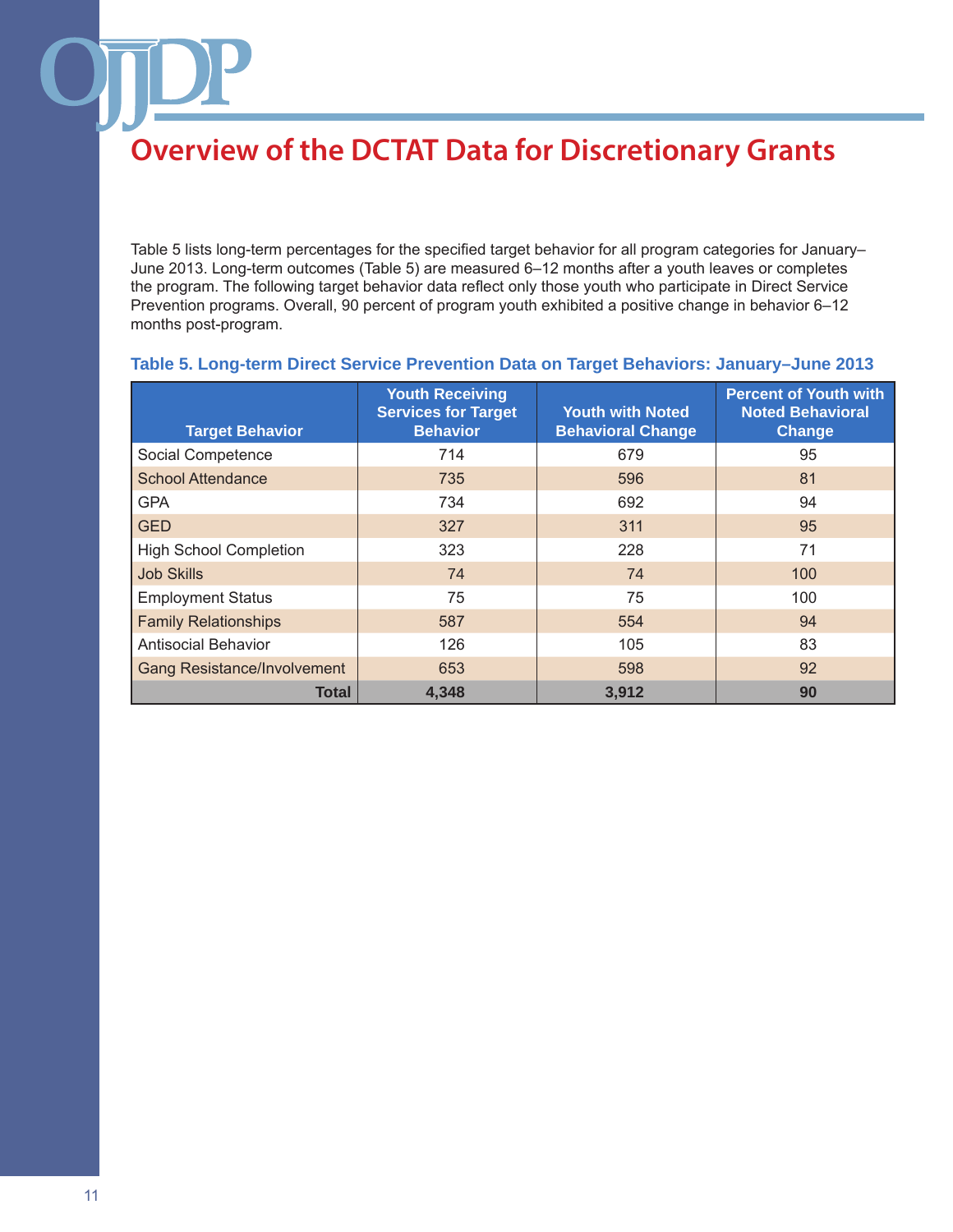Figure 7 demonstrates that the percentage of youth who successfully completed program requirements has slightly decreased compared with previous reporting periods, but the completion rate is still very high at 81 percent. This slight decline during the current reporting period, compared with the previous one, is partly because fewer youth were served. Therefore, the program requirements were completed by comparatively fewer youth than in the previous reporting period.

### **Figure 7. Rate of Program Youth Successfully Completing Program Requirements (Percent): January 2009–June 2013**

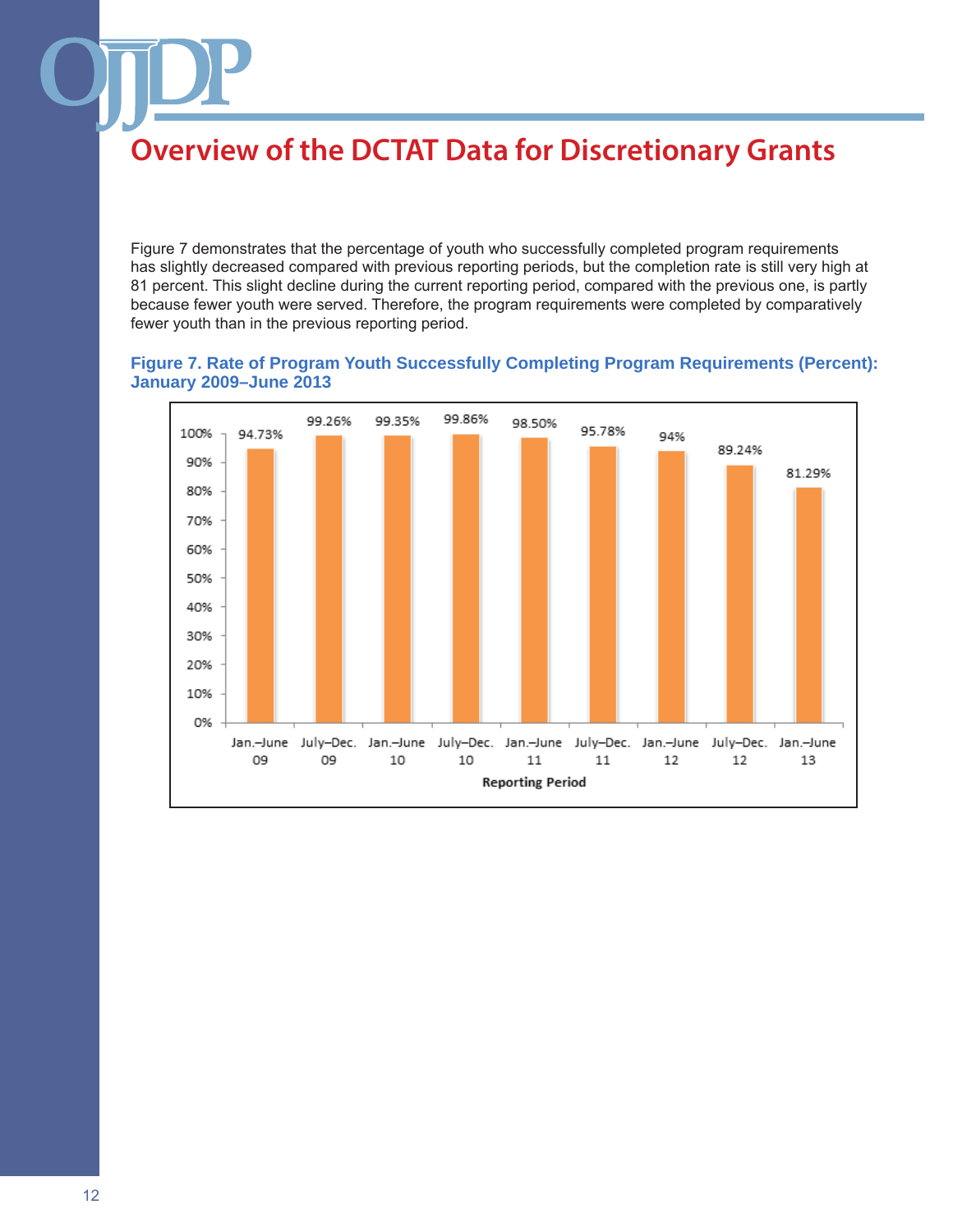Included in the core measures are those that assess offending and reoffending outcomes for program youth. The term *offend* refers to a first-time adjudication for a delinquent offense. Youth who offend are typically served in delinquency prevention programs whose goal is to keep them from becoming involved in the criminal justice system.

The term *reoffend* (commonly referred to as recidivism) refers to a subsequent new offense. Youth who reoffend are already in the system and are adjudicated for a new delinquent offense. These youth are typically served in intervention programs whose goal is to prevent subsequent offenses.

Both short-term and long-term offending levels among youth served by these programs were low. Short-term data indicate that approximately11 percent of these youth committed an offense during the reporting period, as did 9 percent who were tracked over the long term. Short-term juvenile offending rates are shown in Table 6 and long-term offending rates in Table 7.

### **Table 6. Performance Measures for January–June 2013: Short-term Offending Data**

| <b>Performance Measure</b>                                                                       | <b>Data</b>        |
|--------------------------------------------------------------------------------------------------|--------------------|
| Number of program youth tracked during the reporting period                                      | 4,913              |
| Program youth with an arrest or delinquent offense during the reporting period                   | 561                |
| Number of program youth who were committed to a juvenile facility during the<br>reporting period | 57                 |
| Number of program youth sentenced to adult prison during the reporting period                    | $\Omega$           |
| Number of youth who received another sentence during the reporting period                        | 5                  |
| Percent of program youth who offend during the reporting period                                  | 561/4,913<br>(11%) |

### **Table 7. Performance Measures for January–June 2013: Long-term Offending Data for Youth Exiting Programs 6–12 Months Earlier**

| <b>Performance Measure</b>                                                                                           | Data           |
|----------------------------------------------------------------------------------------------------------------------|----------------|
| Number of program youth who exited the program 6–12 months before the<br>tracking period                             | 402            |
| Of those tracked, the number of program youth who had an arrest or delinquent<br>offense during the reporting period | 39             |
| Number of program youth who were committed to a juvenile facility during the<br>reporting period                     |                |
| Number of program youth who were sentenced to adult prison during the<br>reporting period                            | $\Omega$       |
| Number of youth who received another sentence during the reporting period                                            | 9              |
| Percent of program youth who offend during the reporting period                                                      | 39/402<br>(9%) |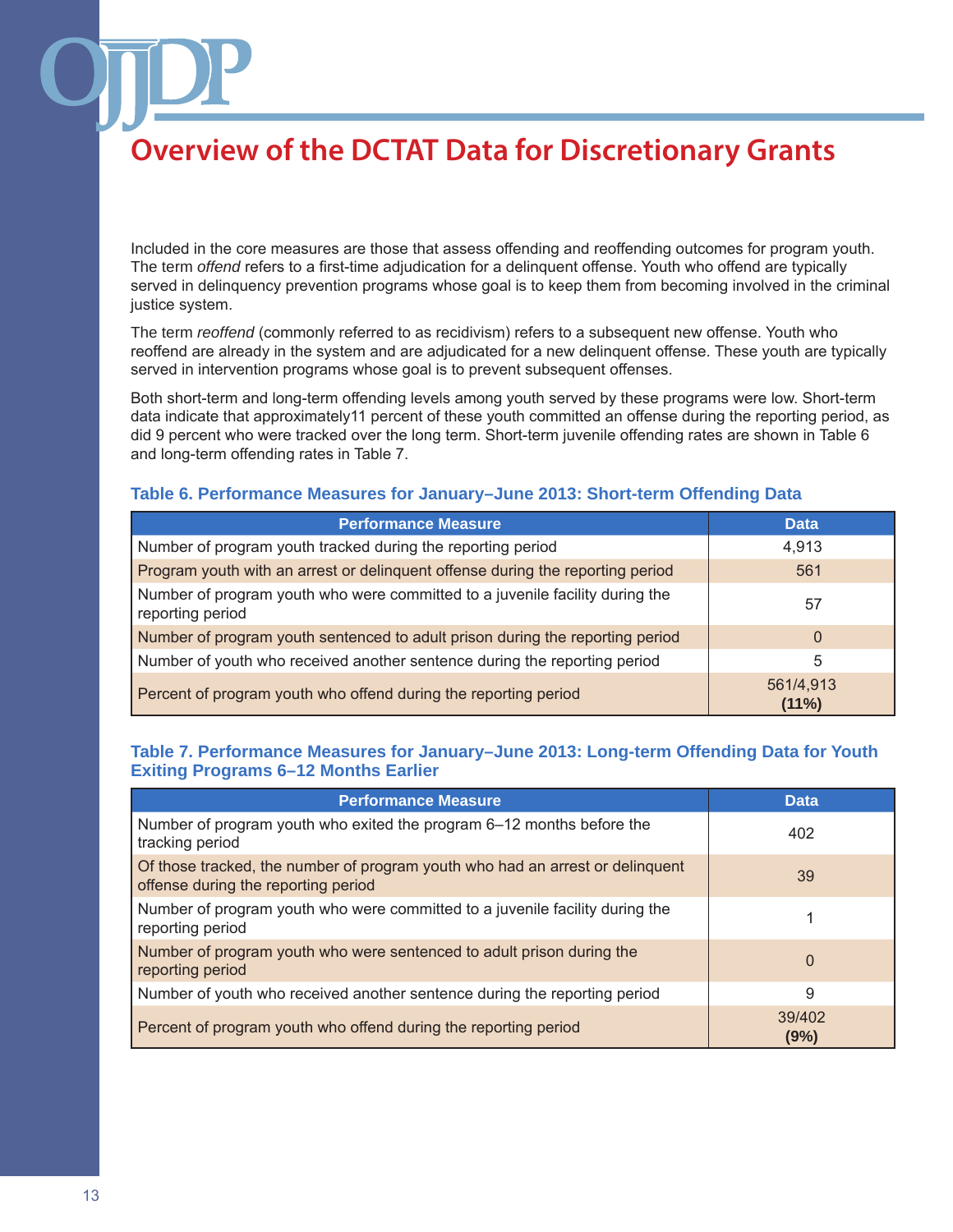Recidivism levels among the youth served were also low. Short-term data indicate that close to 18 percent of these youth reoffended during the reporting period. This higher-than-usual short-term reoffending rate reflects two programs that are using GPS to monitor system-involved, high-risk youth. Both programs have implemented JDAI principles. The nature of GPS monitoring is resulting in higher-than-normal violation rates, because these youth are more closely monitored than other youth. Long-term reoffending data measured 6–12 months after program completion indicate that 30 percent of youth reoffended. This higher-than-usual long-term reoffending rate reflects data reported by one grantee whose program offers electronic monitoring of system-involved youth and employs JDAI principles. Youth in that program are released from secure detention and are monitored by GPS. Arrests are made for violations of release conditions. Once again, the nature of GPS monitoring means that these closely monitored youth have a high level of infractions.

Short-term juvenile reoffending rates are shown in Table 8 and long-term reoffending rates in Table 9.

### **Table 8. Performance Measures for January–June 2013: Short-term Reoffending Data**

| <b>Performance Measure</b>                                                                         | <b>Data</b>        |
|----------------------------------------------------------------------------------------------------|--------------------|
| Number of program youth tracked during the reporting period                                        | 1,393              |
| Program youth with new arrest or delinquent offense during the reporting period                    | 246                |
| Number of program youth who were recommitted to a juvenile facility during the<br>reporting period | 216                |
| Number of program youth sentenced to adult prison during the reporting period                      | 3                  |
| Number of youth who received another sentence during the reporting period                          | 90                 |
| Percent of program youth who reoffended during the reporting period (recidivism)                   | 246/1,393<br>(18%) |

### **Table 9. Performance Measures for January–June 2013: Long-term Reoffending Data for Youth Exiting Programs 6–12 Months Earlier**

| <b>Performance Measure</b>                                                                                              | <b>Data</b>         |
|-------------------------------------------------------------------------------------------------------------------------|---------------------|
| Number of program youth who exited the program 6–12 months before the<br>tracking period                                | 513                 |
| Of those tracked, the number of program youth who had a new arrest or<br>delinquent offense during the reporting period | 154                 |
| Number of program youth who were recommitted to a juvenile facility during the<br>reporting period                      | 58                  |
| Number of program youth who were sentenced to adult prison during the<br>reporting period                               | 0                   |
| Number of youth who received another sentence during the reporting period                                               | 125                 |
| Percent of program youth who reoffended during the reporting period (recidivism)                                        | 154/513<br>$(30\%)$ |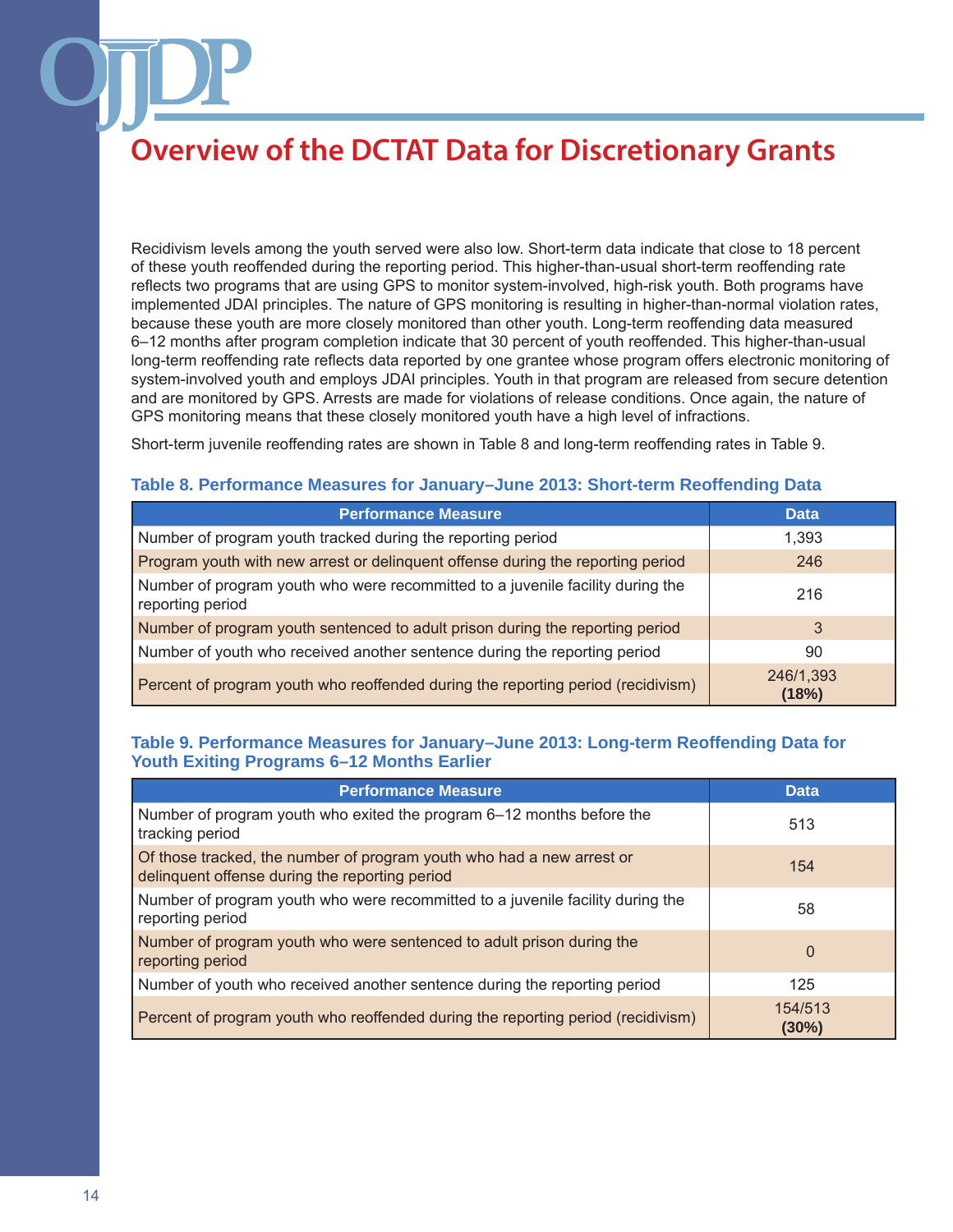Included in the OJJDP core measures are those that assess victimization and revictimization outcomes for program youth. The victimization measure counts the number of program youth who are harmed or adversely affected by someone else's criminal actions. Victimization can be physical or psychological and also includes harm or adverse effects to property belonging to youth. Revictimization refers to any subsequent victimization.

Reported victimization levels among youth served were also relatively low. Approximately 4 percent of youth tracked were victimized during the reporting period (Table 10). Among youth tracked over the long term 6–12 months after leaving the program, 2 percent were reported as having been victimized (Table 11).

### **Table 10. Performance Measures for January–June 2013: Short-term Victimization Data**

| <b>Performance Measure</b>                                                                   | <b>Data</b> |
|----------------------------------------------------------------------------------------------|-------------|
| Number of program youth tracked during this reporting period for victimization               | 1.383       |
| of those tracked, number of program youth who were victimized during the<br>reporting period | 57          |
| Percent                                                                                      | 4%          |

### **Table 11. Performance Measures for January–June 2013: Long-term Victimization Data for Youth Exiting Programs 6–12 Months Earlier**

| <b>Performance Measure</b>                                                                            | <b>Data</b> |
|-------------------------------------------------------------------------------------------------------|-------------|
| Number of program youth who exited the program 6–12 months ago that were<br>tracked for victimization | 174         |
| of those tracked, number of program youth who were victimized during the<br>reporting period          |             |
| <b>Percent</b>                                                                                        | 2%          |

Reported revictimization levels among youth served were also relatively low. Approximately 6 percent of youth tracked were revictimized during the reporting period (Table 12). Among youth tracked over the long term 6–12 months after leaving the program, less than 2 percent were reported as having been revictimized (Table 13).

### **Table 12. Performance Measures for January–June 2013: Short-term Revictimization Data**

| <b>Performance Measure</b>                                                           | <b>Data</b> |
|--------------------------------------------------------------------------------------|-------------|
| Program youth tracked for revictimization during the reporting period                | 124         |
| Of those tracked, program youth who were revictimized during the reporting<br>period |             |
| <b>Percent</b>                                                                       | 6%          |